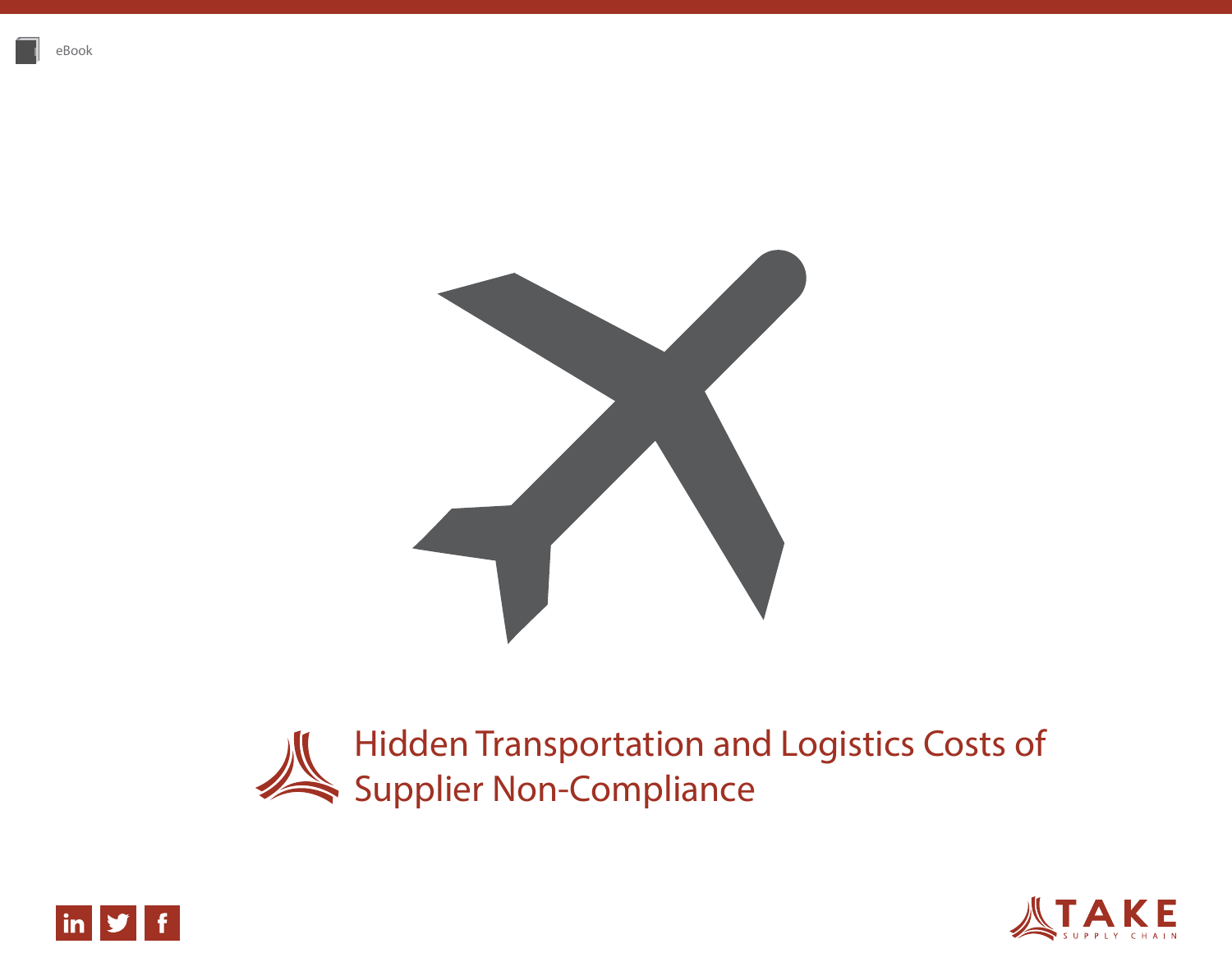### **Content**

| <b>The Second Second</b> | Supplier Non-Compliance: A Form of Disruption You Can Proactively Manage | 3 |
|--------------------------|--------------------------------------------------------------------------|---|
|                          | Areas of Compliance and Financial Impacts                                | 4 |
|                          | <b>EXECUTE:</b> Hidden Costs Associated with Recalls & Customer Returns  | 6 |
|                          | Conclusion                                                               | 8 |





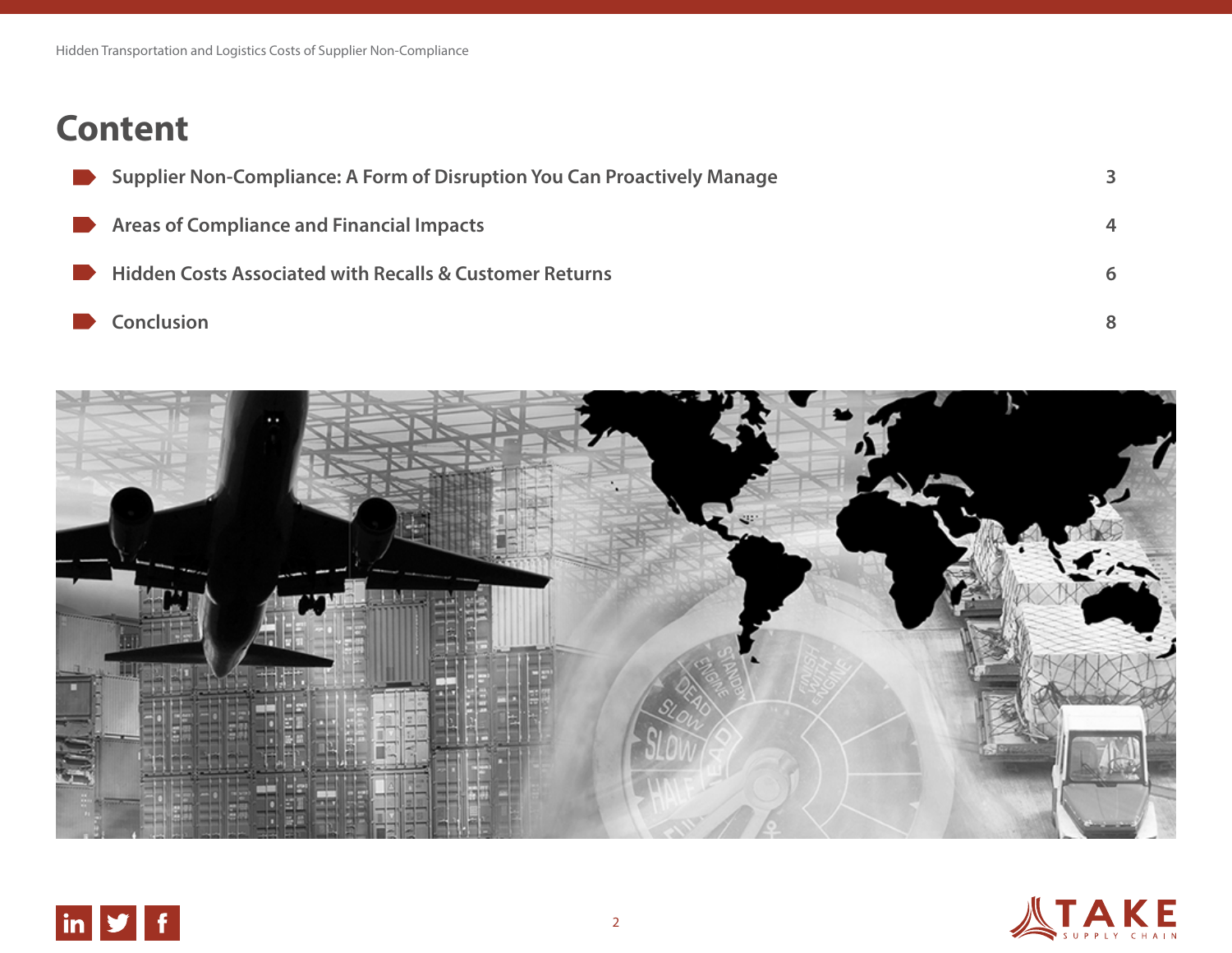# **Supplier Non-Compliance: A Form of Disruption You Can Proactively Manage**

Retailers and manufacturers are increasing their supply chain complexity, while at the same time focusing on reducing procurement, transportation, and logistics costs.<sup>1</sup> According to a recent supply chain survey conducted by IDC, 58% of consumer products manufacturers and 65% of high-tech companies outsourced some portion of their products, and this percentage is expected to increase as companies expand into new countries. Other recent studies cite regulatory compliance to be the top global supply chain concern, and navigating country regulations as a top barrier to global expansion.2

To help with effective distribution in an expanding number of regional markets, retailers as well as manufacturers increasingly rely on thirdparty logistics (3PL) providers to handle international transport of their products.3 This strategy enables companies to both reduce distribution costs and mitigate risk of damage or spoilage, and thereby contribute to their primary business objectives.

However, the rise of global sourcing as a means to minimize costs has had the unintended consequence of increasing risk. Dependence on an increasing number of suppliers makes it difficult to monitor their performance without automated metrics. In addition, unforeseen environmental, political, and economic crises can stop a supply chain in its tracks. In fact, according to a *2013 Supply Chain Resilience Survey,*<sup>4</sup> 75% of organizations experienced at least one supply chain disruption incident in the past year.

While organizations can create plans for responding quickly to unpredictable, uncontrollable disruptions, they can do even more to greatly reduce the likelihood of disruptions caused by supplier noncompliance. It is notable that 42% of the disruptions reported in the *Resilience Survey* originated below the tier one supplier; 37% of these were due to "outsourcer service provision failure."

This eBook provides a list of key areas to monitor for supplier compliance, and the hidden financial impacts of non-compliance on your transportation and logistics costs. It also suggests solutions you can implement to increase supplier compliance and your supply chain's resiliency, thereby decreasing a host of costs associated with disruptions.





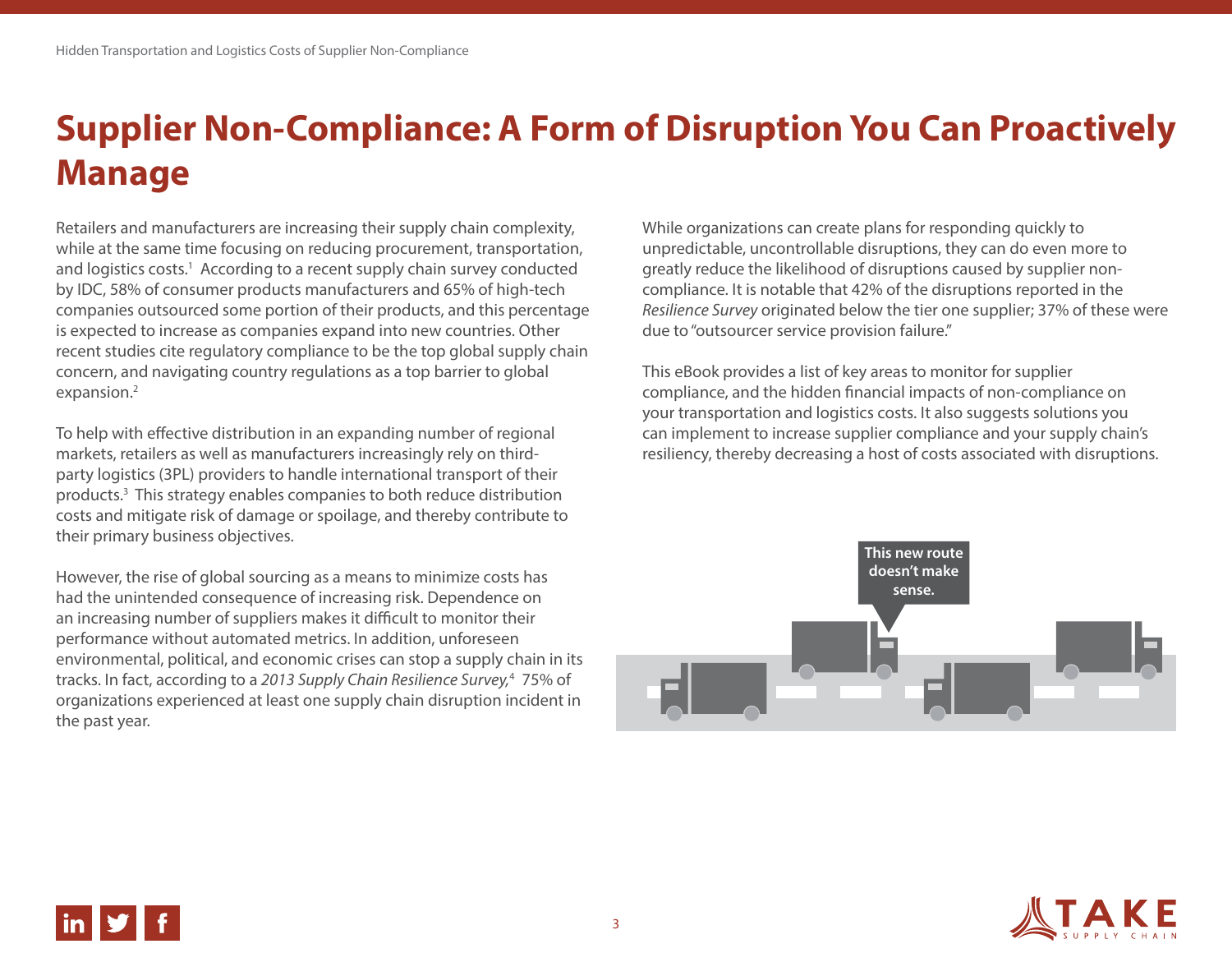# **Areas of Compliance and Financial Impacts**

The most common areas where companies tend to require compliance are outlined below, along with the associated hidden transportation, logistics, and other costs.

#### **Regulatory**

Example: FDA regulations for the pharmaceutical and food & beverage industries

*Financial Impact*: Non-compliance costs can include relabeling, rebarcoding, FDA fines, implementing new traceability systems for compliance, and the tremendous shipping and lost sales costs due to product recalls. Last year's horsemeat scandal in Europe provided a stark snapshot of what can go wrong when food suppliers fail to comply with regulations.

#### **Quality**

Example: ISO 9001:2000 standard

*Financial Impact*: Companies may suffer the high costs of product recalls and/or returns:

- freight costs of transporting defective products back to the manufacturing site
- rework/repair/scrap costs for lost product, remanufacture product and labor costs, and transport costs both to final destination and for the new or repaired product to be shipped back to the customer
- other costs such as implementing a supplier quality certification requirement, or obtaining entirely new suppliers that meet quality standards and negotiating new contracts

#### **Financial**

Example: Sarbanes-Oxley (SOX) regulation

*Financial Impact*: Enacted in 2002 in the wake of the Enron debacle, the SOX regulation is intended to prevent financial fraud. Although there is the obvious financial impact of fines, penalties, or audits for non-compliance with financial regulations, suppliers in fraudulent regions who are not monitored closely for compliance may be passing along excess costs to you, including the cost of bribes to political, regulatory, and transportation/ shipping agencies.

This may sound like a far-fetched possibility. However, if you have suppliers in multiple regions around the globe, it is likely unless you have complete supplier visibility and transparency. In Transparency International's *Corruption Perception Index 2013*, which covered 177 countries across the globe, more than two-thirds scored less than 50 out of 100 (with 100 being least corrupt).<sup>5</sup> Afghanistan, North Korea, and Somalia ranked the most corrupt on this index, while Denmark, New Zealand, and the UK ranked least corrupt. The report expressed alarm that only a few countries scored well, and no country has a perfect score.

#### **Shipping Process**

Example: Business process rules such as acceptable shipping windows, over/under tolerances, split delivery policies, or approved carriers and transportation methods.

*Financial Impact*: Late or delayed shipments from the supplier can often result in your company routinely bearing the costs required to expedite shipments to the customer in order to make on-time deliveries to retain customer satisfaction and brand reputation. Meeting these deadlines often includes additional labor costs for overtime.



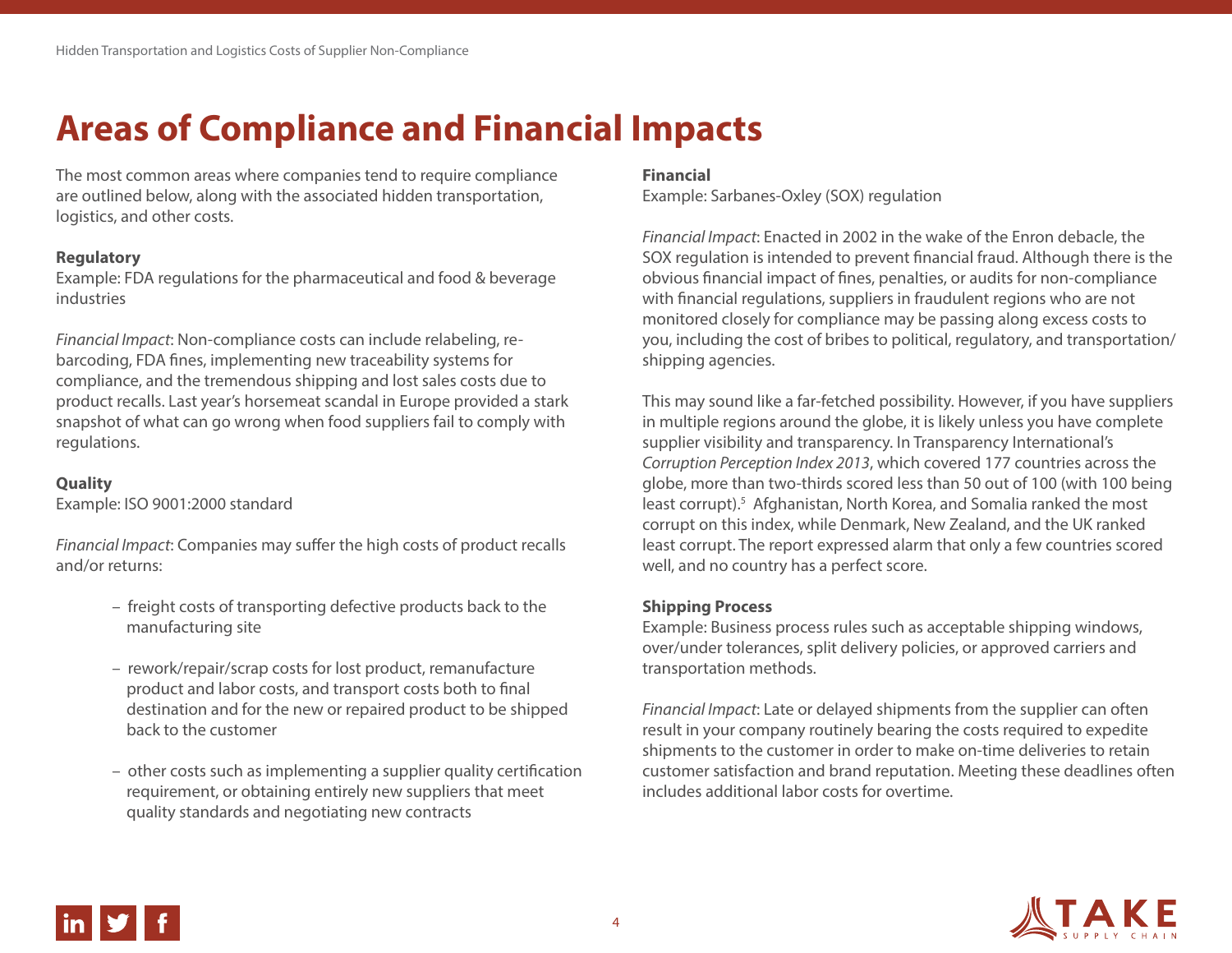# **Areas of Compliance and Financial Impacts**

#### **Environmental**

Example: European Union's Restriction of Hazardous Substances (EU RoHS) directive; REACH

*Financial Impact*: Loss of potential revenue due to preemptive removal of product from an affected market due to new regional regulations. In 2006, for example, both Apple and Palm (Treo) had to remove products from European markets, resulting in lost revenue and market share from the downtime required to refashion the products for compliance. They also incurred hidden costs associated with maintaining multiple versions of the same product for different markets.<sup>6</sup>

#### **Labeling and Traceability**

Example: Companies require suppliers to use package and shipment labels with specific barcode and layout formats, or use serial or lot control for traceability.

*Financial Impact*: Lot control and traceability helps manufacturers in the case of product defects or contamination. If a product needs to be recalled – for example, the Trader Joe's peanut butter recall in late 2012 due to salmonella contamination<sup>7</sup> – lot control allows the manufacturer to isolate the date(s) and manufacturing plant location(s) of the contaminated substance to recall only the products affected. Using this example, without lot control compliance, the manufacturer would be required to recall every product from every store. This would represent an exponential increase in all costs associated with recalls – including the logistics and transportation costs to ship the product back to the manufacturer, and re-ship new, uncontaminated products to the customer.

### **Serialization/e-Pedigree**

Example: California 2015

*Financial Impact*: Similar to lot and serial traceability, e-Pedigree and serialization requirements help companies expedite and significantly reduce quantities and shipping costs associated with product recalls. California 2015 is specific to the pharmaceutical industry, though serialization compliance can be mandated by companies in nearly every manufacturing sector.

#### **Transportation Costs and the Empowered Consumer**

Although the U.S. has one of the lowest logistics costs of any country, accounting for 8.5% of the Gross Domestic Product, ${}^{8}$  many companies face the significant challenge of record-high customer expectations for rapid transport and perfect quality, brought about largely by the recent rise in ecommerce as companies offer increasingly fast and cheap (often free) shipping to increase market share.



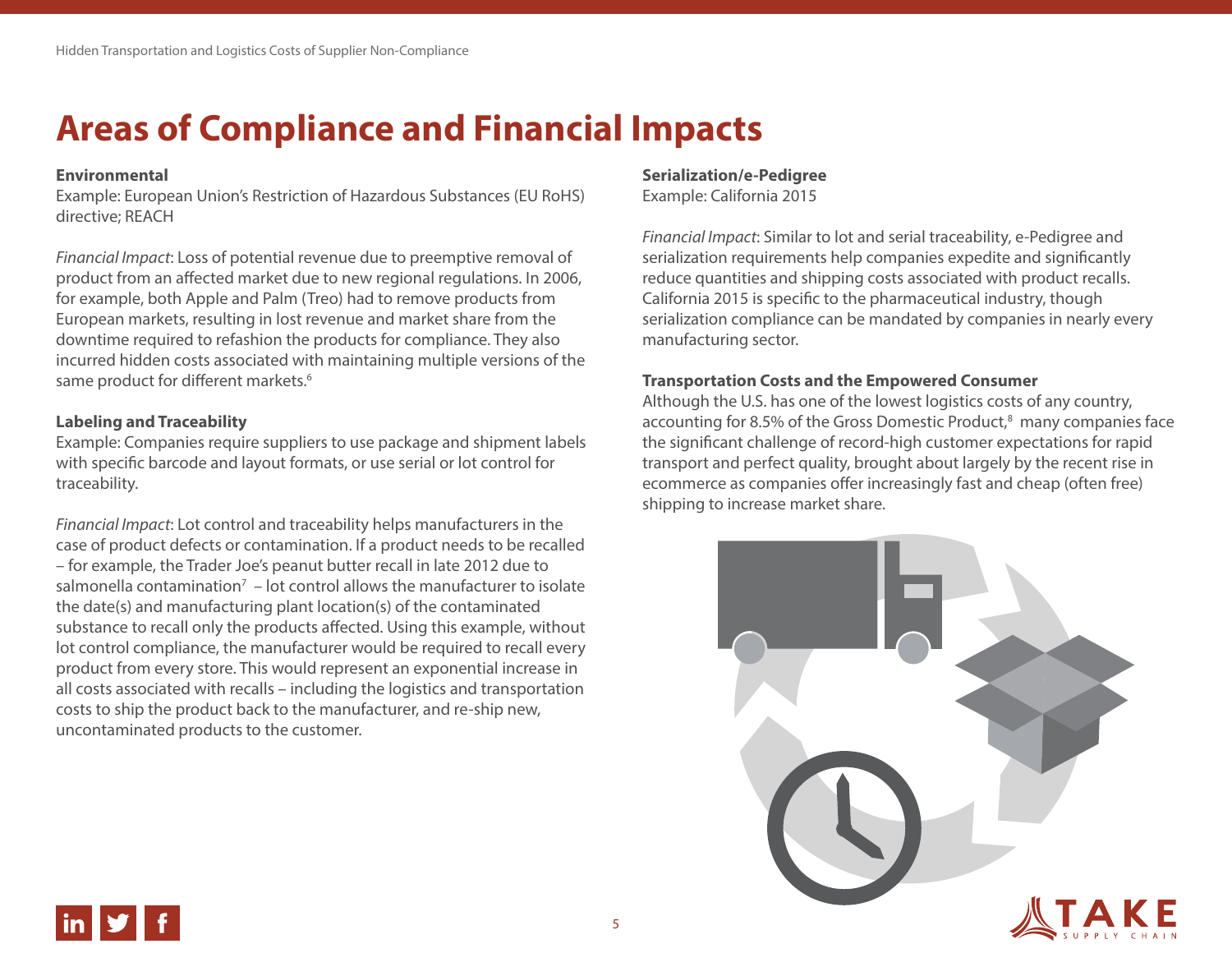### **Hidden Costs Associated with Recalls & Customer Returns**

Perhaps the biggest driver that will ultimately cost organizations the most is the public (customer) outcry that occurs with each major brand recall or scandal. In an age of social media, where negative public opinion spreads "virally" over the internet in a matter of hours, companies must take seriously the job of managing their suppliers to ensure that standards are being met.

Nowhere is this more challenging than in factories in emerging markets, or any vendor that is not a tier one supplier. The 2013 factory collapse in Bangladesh, for example, led to new government regulations that affect all companies with vendors in that locale. The number of companies affected by new regulations in a region is significant: a recent study conducted by the Center for Strategic Supply Research found that 80% of respondents outsource some processes with the goal of reducing operating costs and focusing on core competencies.<sup>9</sup>

In 2014, more than one-third of U.S. businesses will continue the trend of "reshoring" in an effort to move some critical manufacturing operations back to the States.10 The goals of reshoring are to:

- better ensure that quality and other regulatory standards are met
- avoid costly damage to a company brand from scandals, recalls, or shipment delays

This movement reflects IDC's recent report that improving product quality/ safety has become a top priority, along with reducing overall costs and improving customer service.<sup>11</sup>

Some companies are reshoring despite the increase this will cause in transportation costs due to fewer localized factories. They are betting that the known cost increases will still be far more economical than the unknown potential costs of brand damage, recalls, or returns due to quality issues from suppliers across the globe. These increased costs





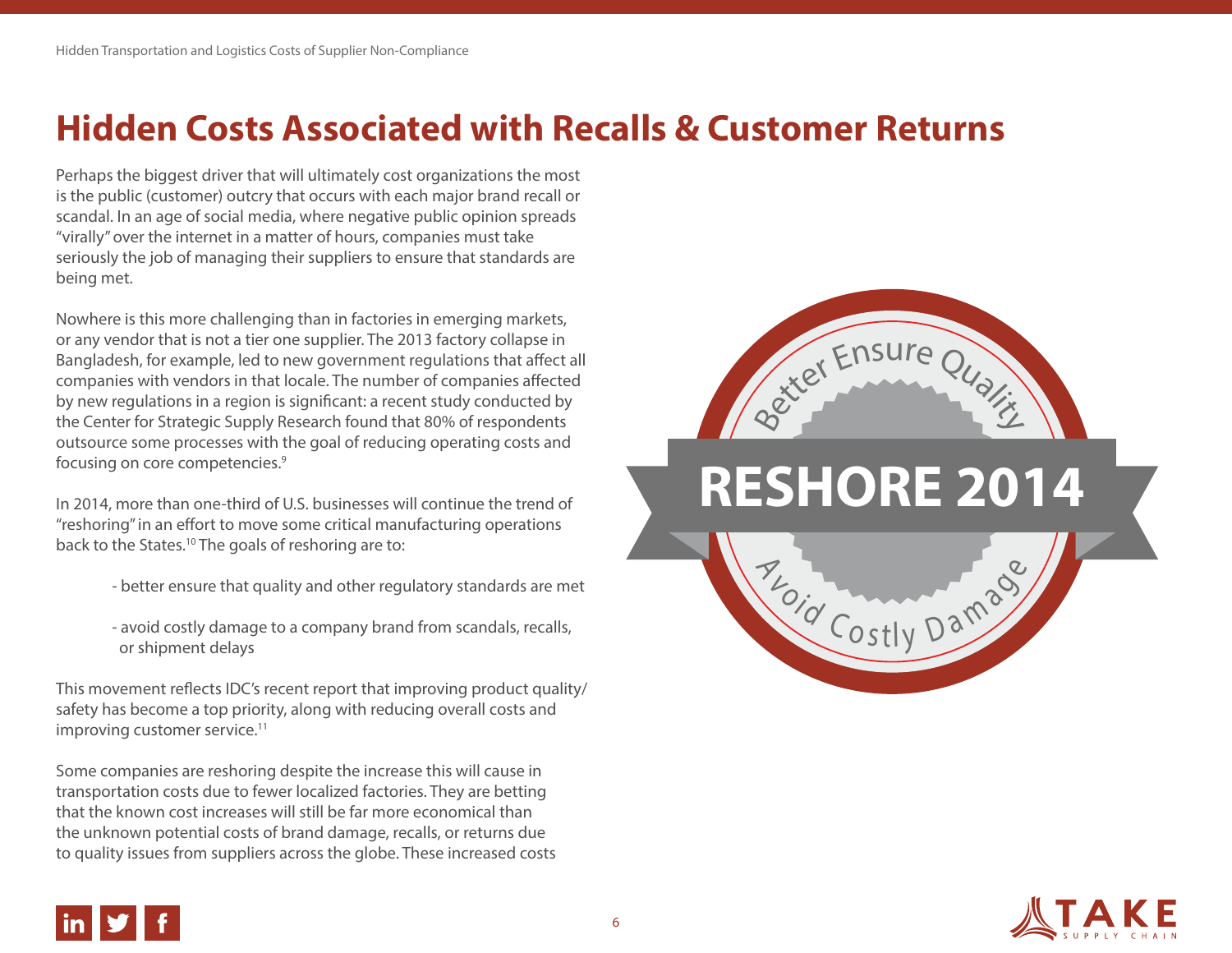## **Hidden Costs Associated with Recalls & Customer Returns**



include transportation over greater mileage, as well as the price of oil, which is generally guaranteed to increase over time. Recently, experts have calculated that for every \$10 increase in the cost of a barrel of oil, the transportation cost for one mile increases four cents.12

However, it is important to remember that using a US supplier does not guarantee automatic quality standards or compliance. For example, the 2010 automotive industry recalls that severely damaged public perception of both Toyota and Chrysler were found to be the result of lack of adequate quality control from a critical supplier based out of Indiana. Ultimately, in the eyes of the empowered consumer, the government, and regulatory agencies, responsibility for quality and safety resides in the host organization. Since your company will be held financially responsible for

supplier non-compliance, managing their performance is paramount in order to prioritize product quality.

When a manufacturer must preemptively remove a product from the market due to non-compliance with a new regulation, the company loses both potential revenue and possibly even market share. In addition to the more obvious lost revenue from lack of sales, companies will incur the additional costs of transporting and tracking all of the recalled products from every end location, back to the place of origin – the manufacturer warehouse. The reverse logistics costs involved in this process can even total more than the original costs to ship products to their end location.

Individual customer returns, though on a smaller scale, incur shipping costs in both directions. If suppliers do not meet your quality standards, or the quality levels that customers expect from your brand, returns are costly in terms of both brand reputation and dollars. It is standard to provide free shipping for returns due to defective products, as well as to provide customers with new parts or products free of charge. Moreover, in today's climate where customer service is a primary directive, you can expect to pay premium rates for expedited delivery.

Once any product has been returned, companies must then decide whether they can rework (depending on the industry and type of material, defect, or recall), or if it must be scrapped. Either way, refurbished items sold at a discount (usually by a third party) and scrap material incur transportation costs to carry the items to their new destinations.

In 2008, the Center for Devices and Radiological Health (CDRH) determined that 5-10% of all recalls were due to "nonconforming product/material in purchased components."13 To mitigate the costs associated with substandard supplier performance, companies can adopt visibility, collaboration, and traceability systems and processes to ensure that suppliers meet both regulatory and consumer standards.



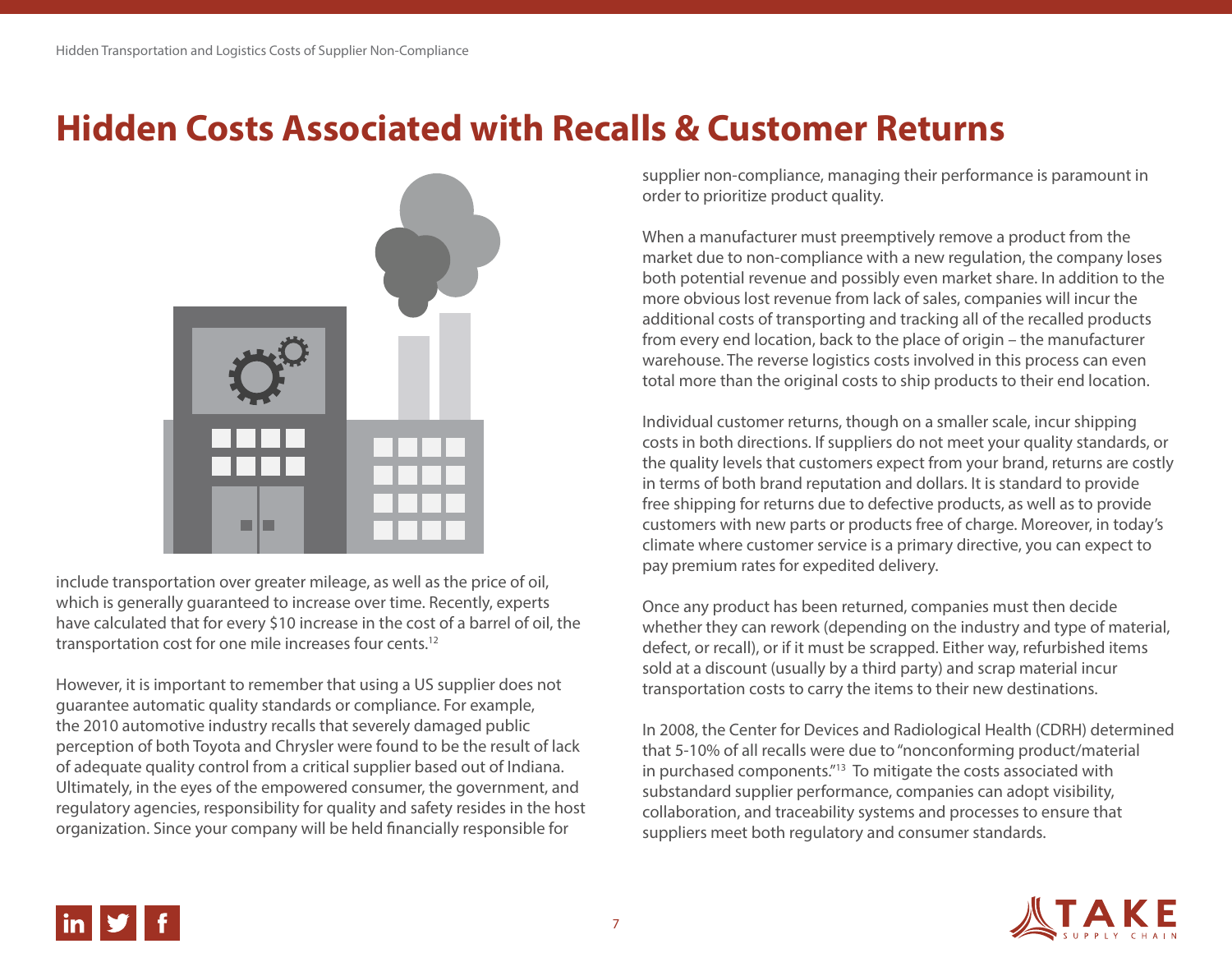### **Conclusion**

Supplier compliance is increasingly complex to manage as supply chains are spread farther globally and use disparate systems for Procure-to-Pay (P2P) functions. At the same time, new financial, environmental, and traceability regulations add to your own business process and quality requirements. If supplier performance is not carefully monitored, measured, and managed, companies can suffer increased recalls and returns, incurring significant – though often hidden – transportation and logistics costs that negatively affect the bottom line.

Despite these realities, only 10% of companies in a recent survey stated that all of their key suppliers had business continuity measures in place to address their own needs. Fifty percent of respondents stated that half or less of their key suppliers had such processes; and 20% stated that *they do not even ask their suppliers* what measures they have in place.<sup>14</sup> Approximately one-third of respondents stated that they require suppliers to show proof of certification to industry standards such as ISO.

In addition to asking suppliers these questions about implementing solid practices for their own purposes, organizations can further protect themselves by implementing best practice solutions for ensuring supplier compliance to their standards in order to prevent non-compliance disruptions and increased transportation and logistics costs. These solutions include:

- automating processes such as Procure-to-Pay, data input, and approvals
- using workflows (business process management tools) and supplier scorecarding to ensure compliance
- implementing complete track-and-trace systems to accurately track product data and location throughout the product lifecycle

Successful supply chain strategy is dependent upon implementing automated systems for tracking supplier credentials, certifications, and financial and operational performance. Putting systems and business processes in place to ensure that all of your suppliers comply with applicable regulations and standards will help you achieve your business goal of decreasing transportation and logistics costs, even as volatility and disruptions continue as the "new norm."





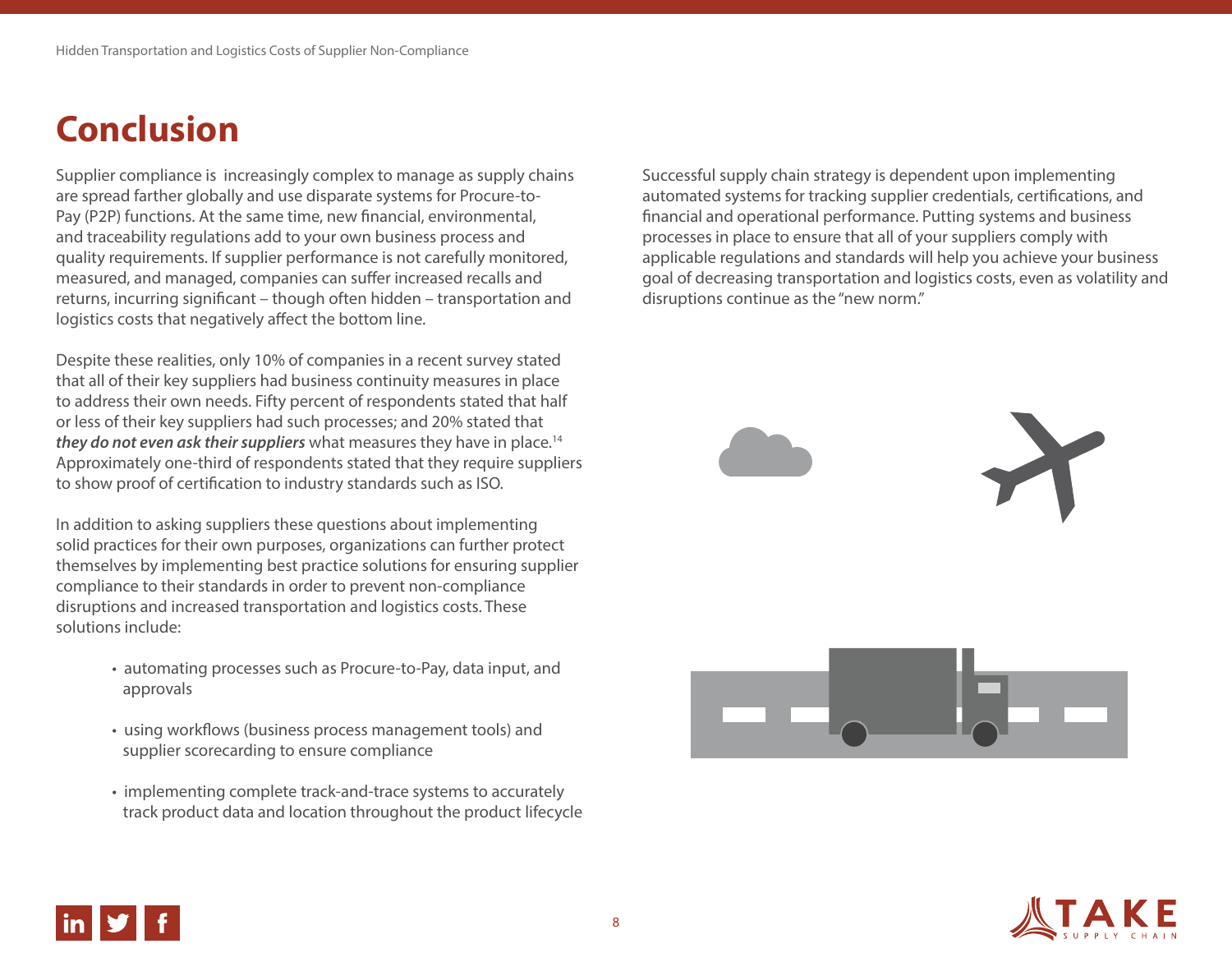### **Endnotes**

<sup>1</sup>IDC, "Perspective: Product Quality, Sourcing, and Logistics Drive Collaboration in the Consumer Products Supply Chain," January 2013.

2 Donati, Marino. "Compliance, customers and custody top healthcare supply chain challenges," October 30, 2013.

http://www.supplymanagement.com/news/2013/compliance-customers-and-custody-top-healthcare-supply-chain-challenges/?utm\_source=Adestra&utm\_ medium=email&utm\_term=

<sup>3</sup>IDC, "Perspective: Product Quality, Sourcing, and Logistics Drive Collaboration in the Consumer Products Supply Chain," January 2013.

4 Business Continuity Institute (BCI), "Supply Chain Resilience 2013," November 2013.

<sup>5</sup>Green, Will. "Afghanistan, North Korea and Somalia Are 'Most Corrupt' Countries," December 3, 2013.

 http://www.supplymanagement.com/news/2013/afghanistan-north-korea-and-somalia-are-most-corrupt-countries?utm\_source=Adestra&utm\_ medium=email&utm\_term=

<sup>6</sup>Parametric Technology Corporation (PTC), "How to Avoid the High Costs of Noncompliance," 2011.

7 CBSNews.com, "Peanut Butter Recall over Salmonella Expands to 76 Products," September 7, 2012.

http://www.cbsnews.com/news/peanut-butter-recall-over-salmonella-expands-to-76-products/

8 CSCMP, "State of Logistics Report," 2013.

9 Master Control, "How to Successfully Manage Your Suppliers and Ensure Product Safety and Compliance," 2012.

<sup>10</sup>Bond, Josh. "Reshoring Likely to Radically Reshape U.S. Economy in the Next 12 Months," January 4, 2014.

http://www.supplychain247.com/article/reshoring\_likely\_to\_radically\_reshape\_u.s.\_economy\_in\_the\_next\_12\_months

11IDC, "Perspective: Product Quality, Sourcing, and Logistics Drive Collaboration in the Consumer Products Supply Chain," January 2013.

<sup>12</sup> Accellos, Inc. "The Five Drivers of Distribution Complexity for Midsized Companies."

<sup>13</sup>Master Control, "How to Successfully Manage Your Suppliers and Ensure Product Safety and Compliance," 2012.

<sup>14</sup>Business Continuity Institute (BCI), "Supply Chain Resilience 2013," November 2013.